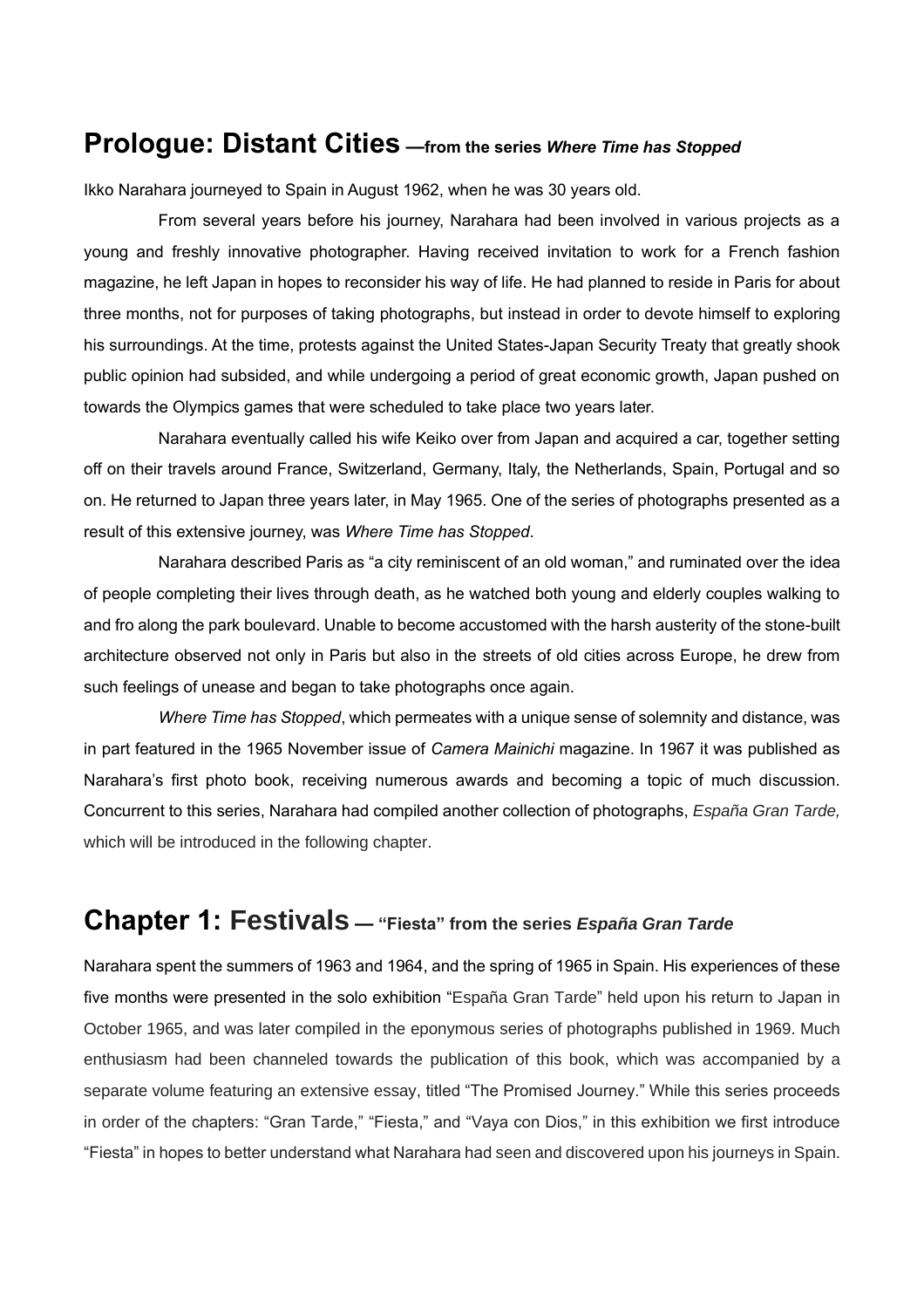"Fiesta" begins with photographs of the San Fermín, a festival held in the city of Pamplona in northern Spain, which is most famous for the 'encierro,' or the running of the bulls. Narahara attended the festival, having developed an interest upon hearing how it attracted young visitors from around the world, and was not only impressed with the 'explosive joy' that permeated these youths, but also with how everyone had been welcome to take part.

"No national or cultural boundaries seemed to exist. There was nothing that separated me from others. All you needed to do was wear a red scarf around your neck." In the backdrop of this profound stir of emotion was the fact that Narahara had constantly regarded himself to be a stranger living in Japan.

Following the photographs taken in Pamplona are those capturing the spring festival of Seville and the summer festival of Malaga in southern Spain's Andalusia region. Rather than the tablao (performance venues) that had put on flamenco shows for tourists, Narahara had observed and been fascinated with the youths who sung and danced on the streets.

"When the night sky began to lighten, the youths who had danced away parted reluctantly. Stopping on each street corner for one last dance, and then another, they moved away from the stage, all the while cherishing the moment of dawn that marked the end of their festivities." Narahara had expressed great sympathy towards the culture that these urbane and contemporary youths embodied.

### **Chapter 2: From Towns to Villages**

### **—"Vaya con Dios" from the series** *España Gran Tarde*

"Vaya con Dios" is an Old Spanish phrase that is used when bidding farewell. Literally translating to "May God be with you," Narahara had traveled all over Spain, from the caves of Altamira in the north to the back alleys of Andalusia in the south, all the while being greeted with this elegant phrase.

Narahara, who traveled by his own car, had at times deliberately passed through large cities, instead visiting towns and villages where there were very few tourists. From children with dark looks on their faces, to young military police at the bullring, and elderly people full of jovial spirit, he had captured a diverse range of people through his camera lens. While shooting, there were instances when the military police cautioned him to photograph more pleasant looking scenes. The Spanish government at that time had paid great attention to creating a beautiful image of their country.

Francoist Spain, established in the wake of a tragic civil war, was long isolated from the international community, and under its regime had adopted a policy of economic self-sufficiency. However, both domestic and international circumstances changed, and by the first half of the 1960s during which Narahara had visited, Spain was undergoing a period of tremendous economic growth following Japan due to progressions in economic liberalization.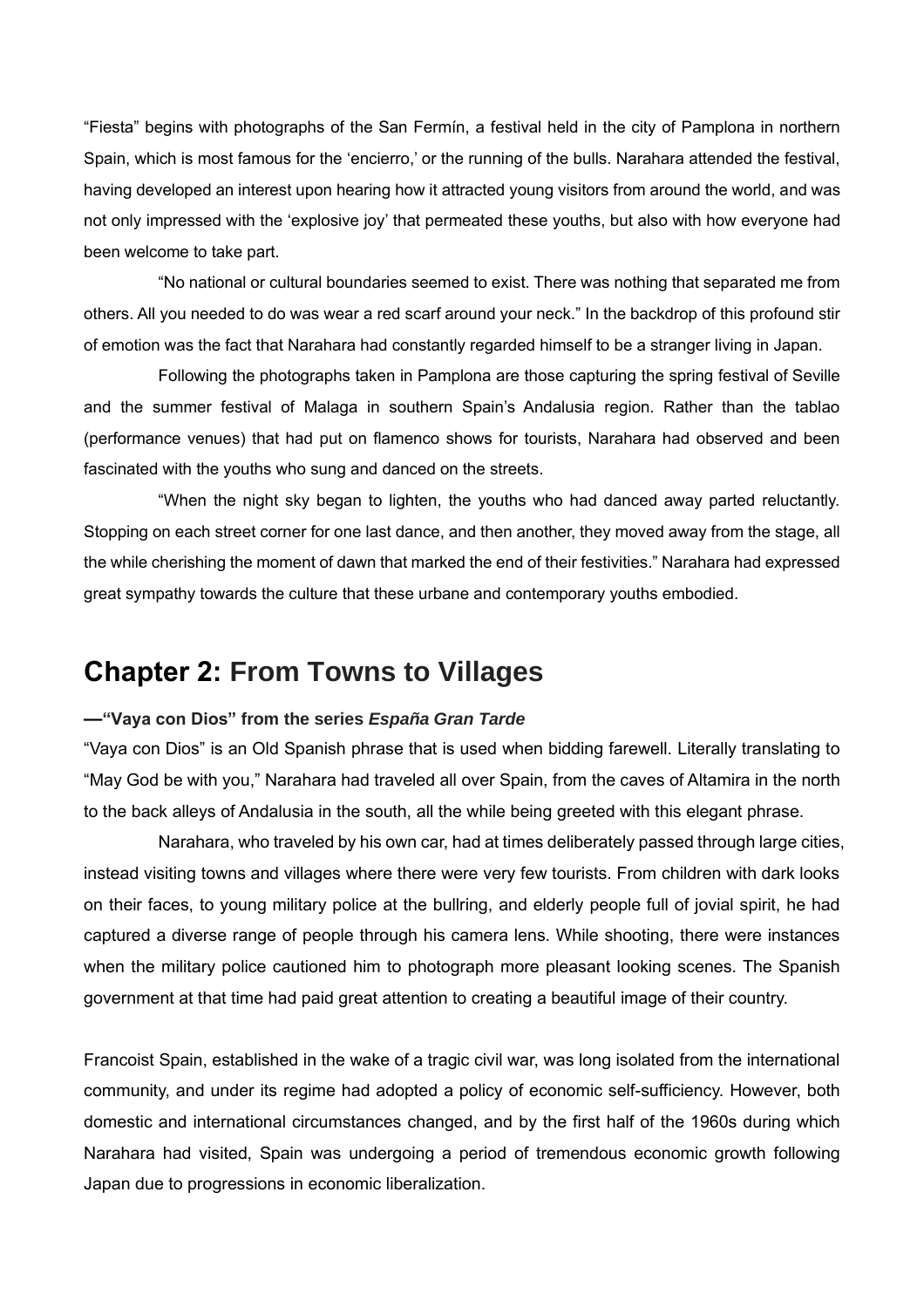In particular, much emphasis had been placed on the tourism industry. As a result of presenting an appealing package of new modern luxury hotels combined with exotic features like those of the southern region of Andalusia, there was a dramatic increase in tourists from the United States and other European countries seeking to experience the sun, bullfighting, flamenco and comfort. It is a little while after that many Japanese had started to visit.

"The pendulum of history that had stopped in one direction, is today, about to move towards the other." While capturing Spain through the corner of his eye as it continued to change, Narahara also seemed to have searched for the things that somehow remained unchanged by turning his lens towards the appearance and atmosphere of its people.

### **Chapter 3: Bullfights —"Gran Tarde" from the series** *España Gran Tarde*

"Gran Tarde" is a famous song in the Paso Doble style that is performed during bullfights. Ever since watching his first bullfight at the San Fermín festival in 1963, Narahara had continued to travel throughout Spain as if following the bullfighting industry of various regions, being spectator to over 200 bullfights. This is an extraordinary number.

Narahara had sensed a "momentary vacuum" in the instance in which bullfighter and bull approached one another as if engaging in a dance, describing it as a place where "a communion between life and death is achieved." For Narahara, who in his twenties started out as a photographer turning his eye to human life in extreme situations, and in his thirties was on a journey to explore and re-question his own existence, there indeed was no theme as inspiring as bullfights that served to present this "communion of life and death." Moreover, Spanish bullfighting back then, despite being at the mercy of the times, had arrived at its golden age.

Bullfights are local events that are held in conjunction with festivals celebrating the saints of respective towns and villages. It was at this time however, that bullfighting had started to undergo significant change, with foreign tourists accounting for half of the audience seats, and television emerging as a new form of media. While the more traditional and stoic bullfighters remained active, unconventional newcomers with charismatic rock star personas had marked their debut, leading to unprecedented levels of enthusiasm.

"Today, the only place that remains where life and death embrace one another, is within the sandy grounds of the bullring. In fact, it is extraordinary in itself that this manner of aroused and primordial enthusiasm of humankind, still exists today." Narahara kept releasing the shutter, all the while anticipating that bullfighting would some day disappear from the face of the earth. Now, over half a century later, despite being subject to various discussions, the industry continues to be promoted under the supervision of the nation's Ministry of Culture and Sports.